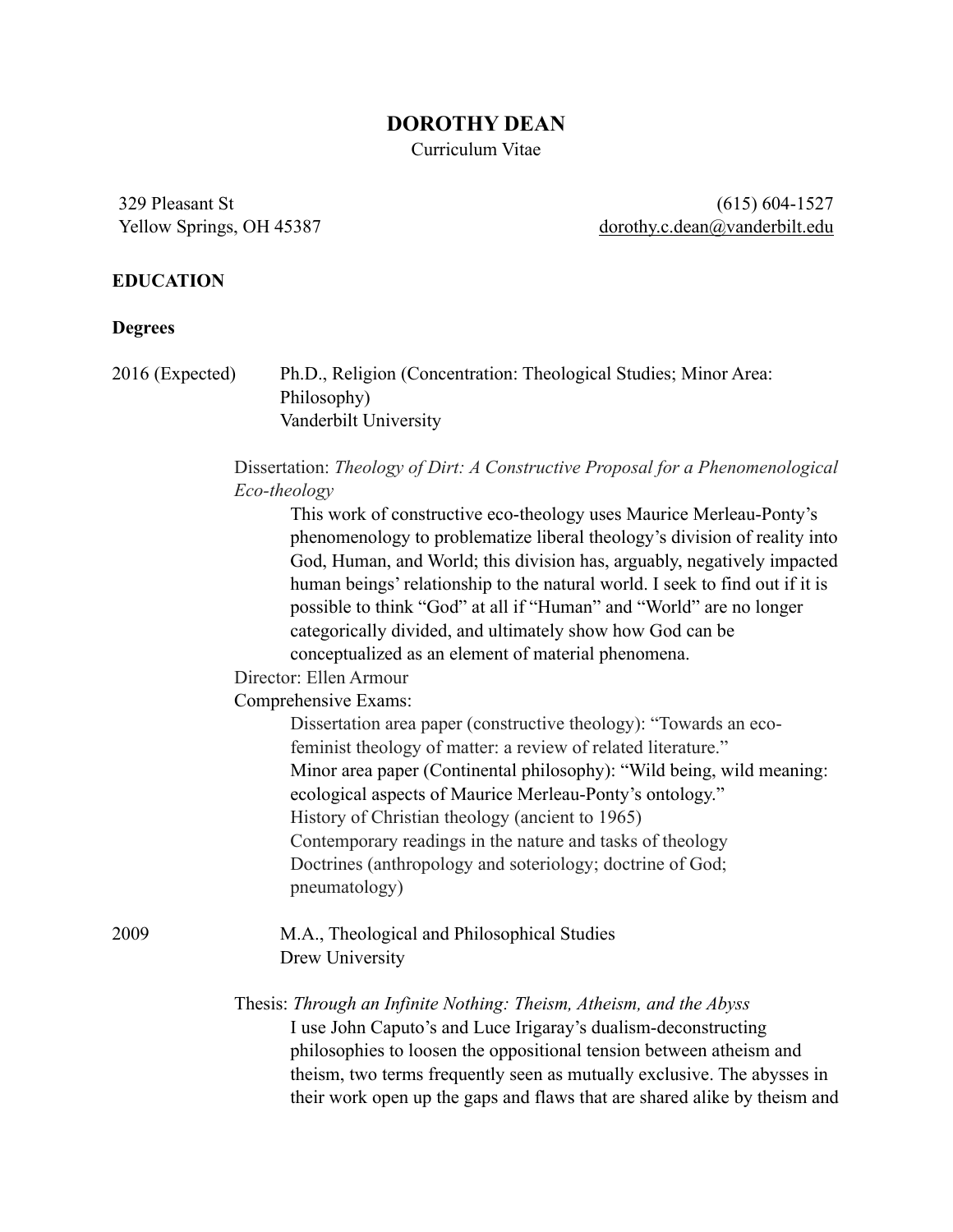|                       | atheism, allowing me to develop an undecidable "a-theism" – a negation<br>of negating God.<br>Director: Catherine Keller |
|-----------------------|--------------------------------------------------------------------------------------------------------------------------|
| 2006                  | B.A., Religious Studies (Concentration: Modern Religious Thought)<br>Oberlin College                                     |
| <b>Certifications</b> |                                                                                                                          |
| 2015                  | Certificate in College Teaching: Mellon Certificate in Humanities<br>Education                                           |
| 2014                  | Vanderbilt Graduate Certificate in Women's and Gender Studies                                                            |
|                       |                                                                                                                          |

# **PUBLICATIONS**

2011 Dean, Dorothy. "Gender and the Question of Belief." *Glossolalia* 3, no. 2 (May): 17–25.

### **AWARDS & FELLOWSHIPS**

| 2010-present | Vanderbilt University Honors Fellowship    |
|--------------|--------------------------------------------|
| 2010-present | Vanderbilt University Tuition Scholarship  |
| 2007-2008    | Drew University Graduate Merit Scholarship |
| 2002-2006    | Oberlin Merit Scholarship                  |

# **CONFERENCE PRESENTATIONS**

#### **Presenter**

| 2014 | "From the Ground Up: Towards a Unitarian Universalist Eco-Theology."<br>Unitarian Universalist Collegium. Oceanside, CA, 19-22 November.   |
|------|--------------------------------------------------------------------------------------------------------------------------------------------|
| 2013 | "Theology in a Post-Christian Milieu: Is Liberal Theology's Greatest<br>Asset Also its Greatest Curse?" Liberal Theologies Group, American |
|      | Academy of Religion. Baltimore, MD, 23-26 November.                                                                                        |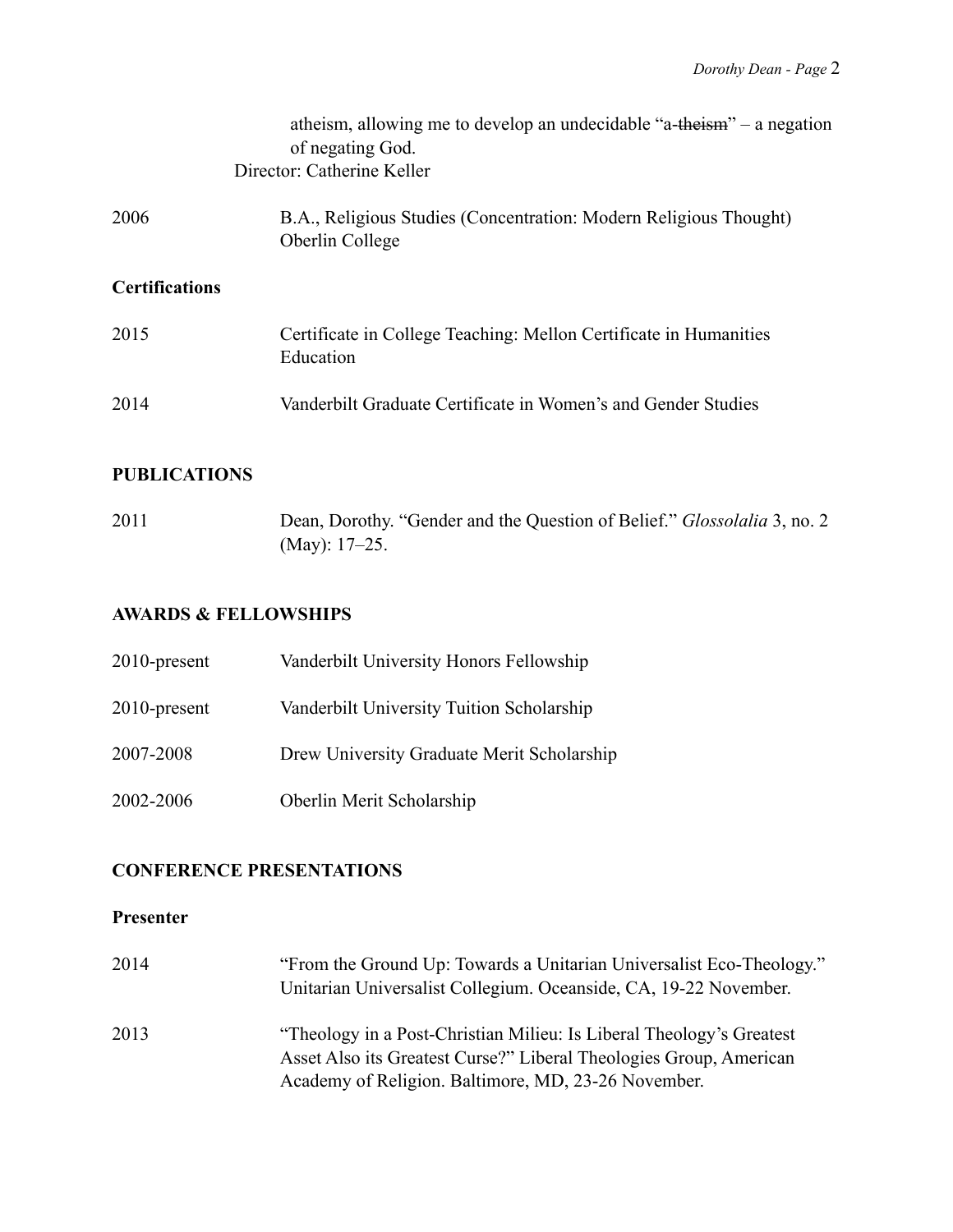| 2013 | "Masculinity and Ecological Conservation, or: Why Middle Aged Men<br>Are Afraid of the Environment." philoSOPHIA. Banff, AB, Canada, 2-5<br>May.                                                    |
|------|-----------------------------------------------------------------------------------------------------------------------------------------------------------------------------------------------------|
| 2012 | "Women, Food, and Use." The Women and Food Workshop. Sponsored by<br>Vanderbilt University and University of Alberta. Banff, AB, Canada,<br>14-17 November.                                         |
| 2011 | "Baboon Morality: How Primatology Impacts the Doctrine of Original<br>Sin" (version 2). Psychology, Culture and Religion Group, American<br>Academy of Religion. San Francisco, CA, 19-22 November. |
| 2011 | "Baboon Morality: How Primatology Impacts the Doctrine of Original<br>Sin" (version 1). philoSOPHIA. Nashville, TN, 5-8 May.                                                                        |

# **CAMPUS TALKS**

| 2013 | "Expert Teaching Fellow," returning invited panelist for Vanderbilt<br>University's Teaching Assistant Orientation. Nashville, TN, 15 August.                                           |
|------|-----------------------------------------------------------------------------------------------------------------------------------------------------------------------------------------|
| 2013 | Guest Lecture, "Introduction to Feminist Christian Theology." For History<br>of Christian Traditions (History 176) taught by Prof. Joel Harrington,<br>Vanderbilt University. 15 April. |
| 2012 | "Expert Teaching Fellow," invited panelist for Vanderbilt University's<br>Teaching Assistant Orientation. Nashville, TN, 16 August.                                                     |

# **COURSES TAUGHT**

# **Teaching Fellow Experience**

\*Constructive Theology I (Divinity students) (Fall 2011, Fall 2013)

\*Constructive Theology II, (Divinity students) (Spring 2012, Spring 2015)

Religion, Sex, and Power (undergraduate students) (Spring 2014)

Women and Religion (undergraduate/Divinity student mix) (Fall 2012)

\* Sole instructor of weekly precept sessions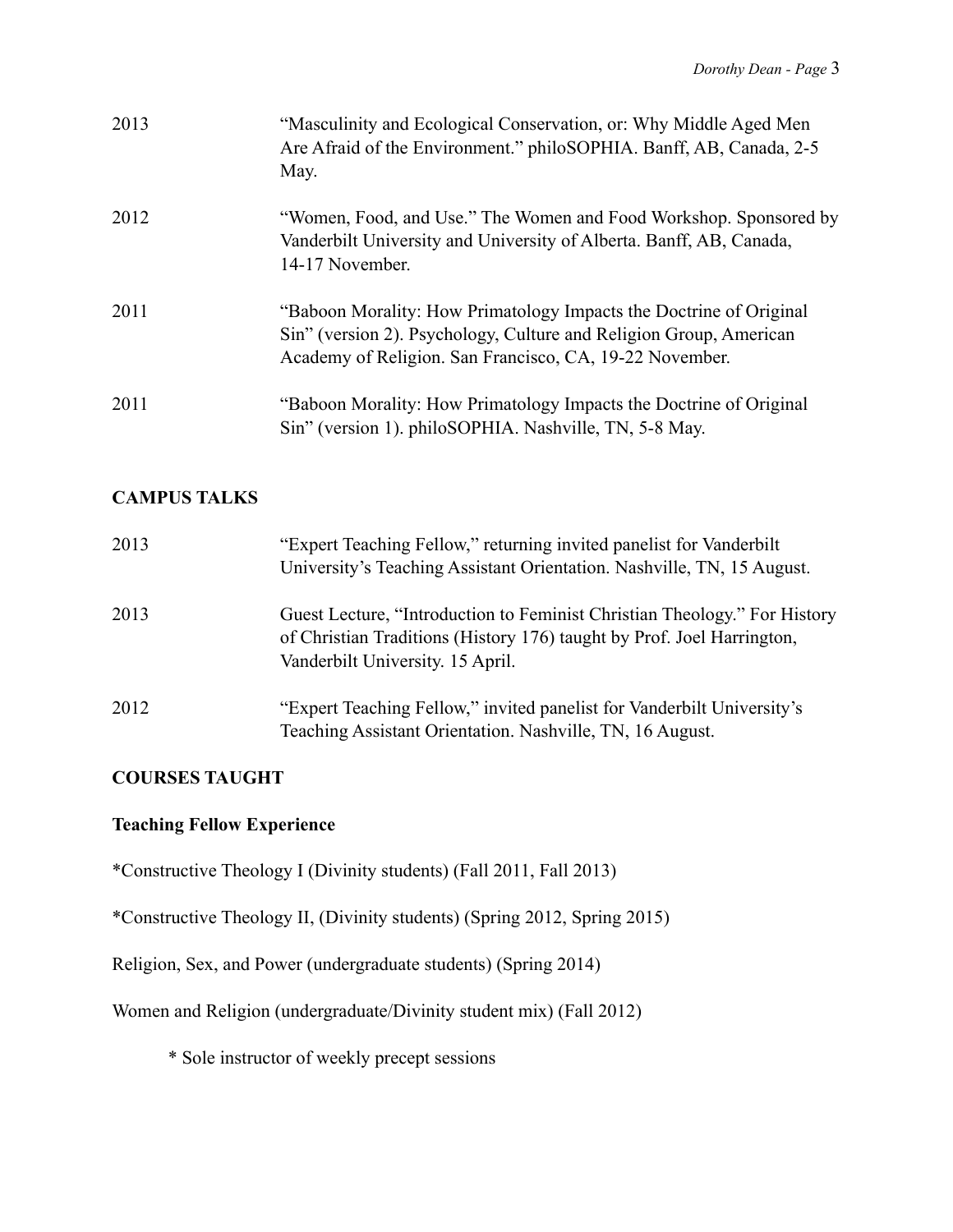#### **UNIVERSITY SERVICE**

| 2012      | Co-founder and co-facilitator of "Vanderbilt Womanist/Feminist"<br>Discussion Group" |
|-----------|--------------------------------------------------------------------------------------|
| 2011-2012 | Vanderbilt Divinity School Antoinette Brown Lecture Committee                        |

#### **PROFESSIONAL AFFILIATIONS**

2009-present Member, The American Academy of Religion

## **AREAS OF TEACHING EXPERTISE**

#### **Primary expertise**

Modern religious thought, philosophy of religion, constructive theology

#### **Secondary expertise**

Gender and religion, religion and ecology

## **LANGUAGES**

German (proficient in reading, fair in speaking)

French (proficient in reading)

Latin (fair in reading, with dictionary)

#### **REFERENCES**

## **Ellen Armour**

E. Rhodes and Leona B. Carpenter Chair in Feminist Theology Vanderbilt Divinity School 411 21st Avenue South, #215 Nashville, TN 37240-1121 Phone: (615) 322.2776 ext. 3-5536 Email: [ellen.t.armour@vanderbilt.edu](mailto:ellen.t.armour@vanderbilt.edu)